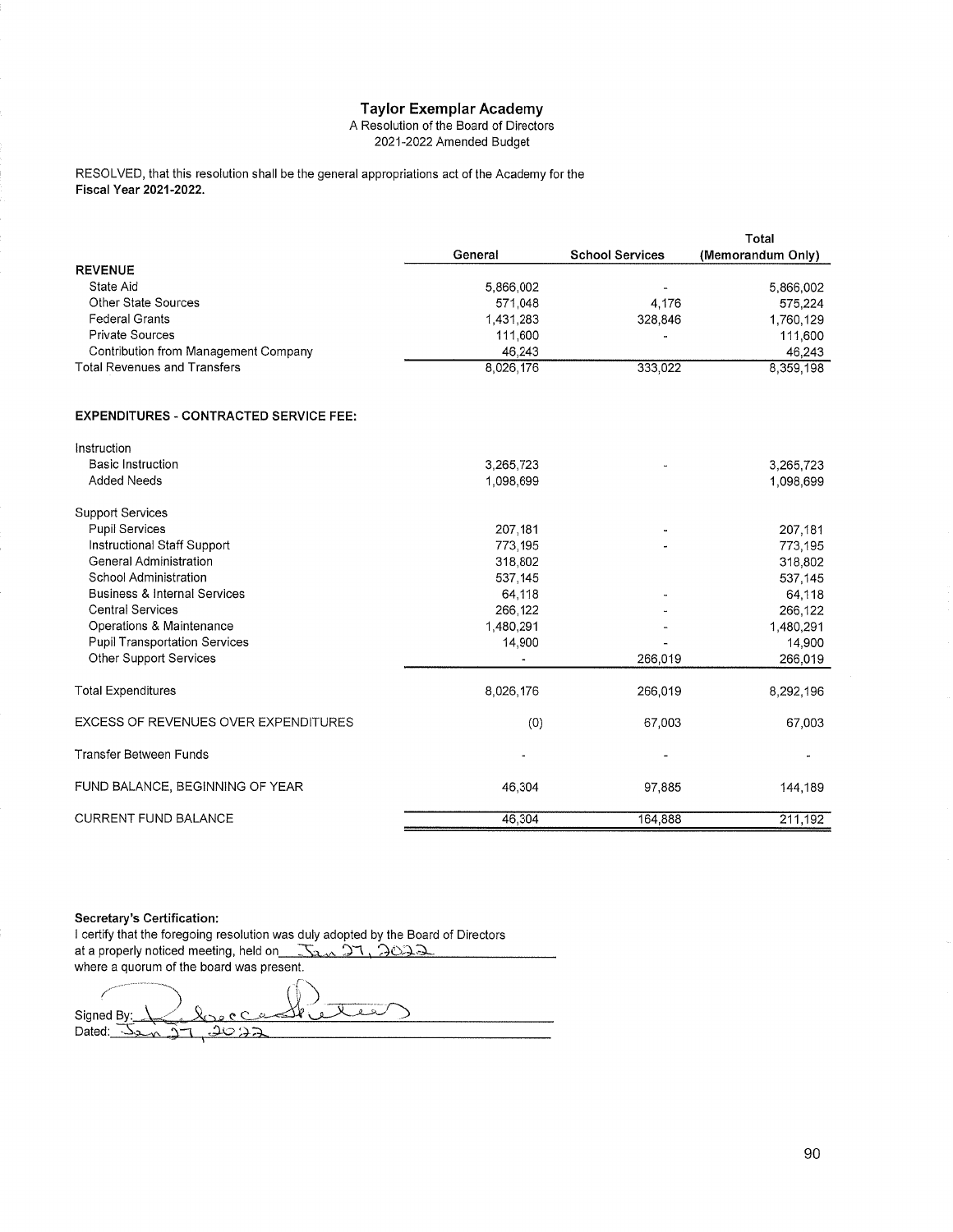## **Taylor Exemplar Academy**

2021-2022 Amended Budget Detail

|                                                  | 2021-2022<br><b>Amended</b> |
|--------------------------------------------------|-----------------------------|
| <b>General Fund</b>                              |                             |
| <b>REVENUE</b>                                   |                             |
| State Aid                                        | 5,866,002                   |
| Revenue from State Sources                       | 571,048                     |
| Restricted-Federal 'Pass thru' Grants - Title I  | 346,800                     |
| Restricted-Federal 'Pass thru' Grants - Title II | 48,295                      |
| Restricted-Federal 'Pass thru' Grants - Title IV | 25,405                      |
| Restricted-Federal 'Pass thru' Grants - IDEA     | 182,729                     |
| Restricted-Federal 'Pass thru' Grants - CRF      | 30,675                      |
| Restricted-Federal 'Pass thru' Grants - GEER     | 49,075                      |
| Restricted-Federal 'Pass thru' Grants - ESSER    | 748,304                     |
| <b>Revenue from Private Sources</b>              | 111,600                     |
| Contribution from Management Company             | 46,243                      |
| <b>Total Revenue &amp; Other Transactions</b>    | 8,026,176                   |
| <b>EXPENDITURES</b>                              |                             |
| <b>Basic Instruction</b>                         |                             |
| Salaries, Taxes, & Benefits                      | 2,599,829                   |
| Local Meetings                                   | 7,655                       |
| Printing and Binding                             | 30,400                      |
| <b>Teaching Supplies</b>                         | 309,978                     |
| Textbooks                                        | 44,469                      |
| Software & Equipment                             | 1,275                       |
| <b>Equipment Lease</b>                           | 57,780                      |
| Dues/Memberships                                 | 4,080                       |
| Field trips                                      | 45,150                      |
| <b>Contracted Services</b>                       | 125,627                     |
| <b>Employment Expenses</b>                       | 1,680                       |
| Finger Printing & Background Checks              | 2,800                       |
| <b>Board Funds</b>                               | 35,000                      |
| <b>Total - Basic Instruction</b>                 | 3,265,723                   |
| <b>Added Needs</b>                               |                             |
| <b>Compensatory Education</b>                    |                             |
| Salaries, Taxes, & Benefits                      | 530,698                     |
| <b>Teaching Supplies</b>                         | 142,938                     |
| <b>Subtotal - Compensatory Education</b>         | 673,636                     |
| <b>Special Education</b>                         |                             |
| Salaries, Taxes, & Benefits                      | 274,229                     |
| <b>Instructional Services</b>                    | 109,000                     |
| Local Meetings                                   | 375                         |
| <b>Workshops and Conferences</b>                 | 1,116                       |
| <b>Teaching Supplies</b>                         | 2,380                       |
| Software & Equipment                             | 770                         |
| Transportation                                   | 4,176                       |
| <b>Indirect Costs</b>                            | 33,017                      |
| <b>Subtotal - Special Education</b>              | 425,063                     |
| <b>Total - Added Needs</b>                       | 1,098,699                   |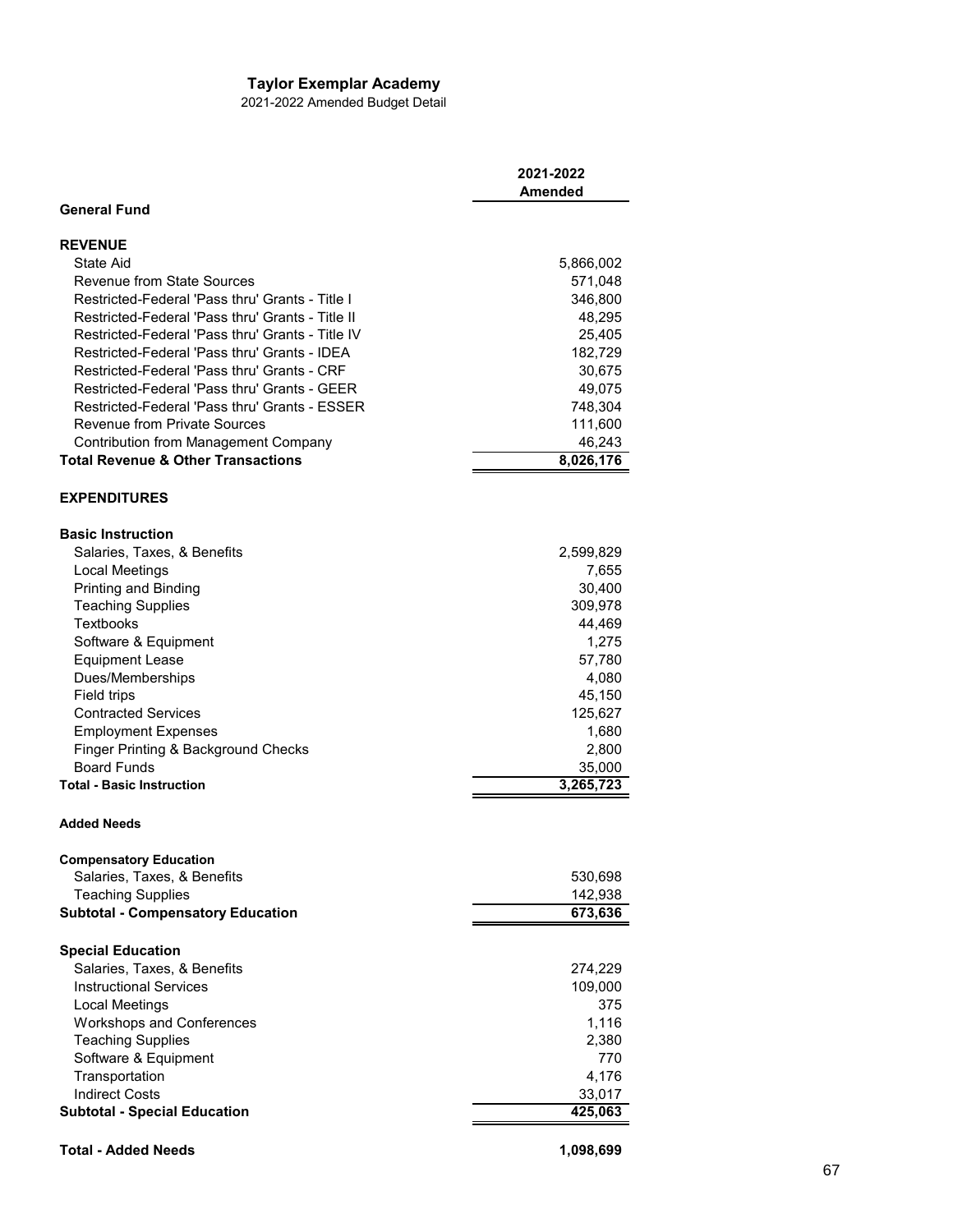| <b>Occupational Therapist Services</b><br>49,485<br><b>Psychological Services</b>  | 40,952 |
|------------------------------------------------------------------------------------|--------|
|                                                                                    |        |
|                                                                                    |        |
| Speech Pathology<br>83,251                                                         |        |
| <b>Social Work Services</b><br>33,493                                              |        |
| <b>Total - Pupil Services</b><br>207,181                                           |        |
|                                                                                    |        |
| <b>Instructional Staff Support</b>                                                 |        |
| Salaries, Taxes, & Benefits<br>399,221                                             |        |
| <b>Workshops and Conferences</b><br>6,265<br>114,484<br>Improvement of Instruction |        |
| <b>Professional Development</b><br>140,197                                         |        |
| 4,000<br>Library Books                                                             |        |
| Library                                                                            | 450    |
| 63,122<br>Technology                                                               |        |
| <b>Special Education</b><br>27,777                                                 |        |
| <b>Recess Aides</b><br>17,679                                                      |        |
| 773,195<br><b>Total - Instructional Staff Support</b>                              |        |
|                                                                                    |        |
| <b>General Administration</b>                                                      |        |
| <b>Board of Education</b>                                                          |        |
| <b>Board of Education Administration</b><br>34,029                                 |        |
| Legal Fees<br>9,750                                                                |        |
| Audit<br>11,000                                                                    |        |
| Travel & Expense Staff                                                             | 500    |
| 12,200<br>Insurance                                                                |        |
| <b>Subtotal - Board of Education</b><br>67,479                                     |        |
|                                                                                    |        |
| <b>Executive Administration</b>                                                    |        |
| <b>Executive Administration</b><br>41,567                                          |        |
| Oversight Fee<br>209,756                                                           |        |
| <b>Subtotal - Executive Administration</b><br>251,323                              |        |
| Total - General Administration<br>318,802                                          |        |
| <b>School Administration</b>                                                       |        |
| <b>Office of the Principal</b>                                                     |        |
| Salaries, Taxes, & Benefits<br>229,381                                             |        |
| Local Meetings<br>7,675                                                            |        |
| <b>Workshops and Conferences</b><br>5,198                                          |        |
| Mailing<br>5,760                                                                   |        |
| Printing & Binding<br>2,100                                                        |        |
| <b>Office Supplies</b><br>6,400                                                    |        |
| Dues/Memberships<br>3,500                                                          |        |
| Advertising<br>70,225                                                              |        |
| <b>Contracted Services</b>                                                         | 460    |
| <b>Bank Charges</b>                                                                | 640    |
| <b>Indirect Costs</b><br>80,063                                                    |        |
| <b>Subtotal - Office of the Principal</b><br>411,402                               |        |
| <b>Other School Administration</b>                                                 |        |
| Admissions & Other Administrative Support<br>103,260                               |        |
| Salaries, Taxes, & Benefits<br>19,242                                              |        |
| Local Meetings                                                                     | 500    |
| <b>Workshops and Conferences</b>                                                   | 741    |
| Printing & Binding<br>2,000                                                        |        |
| <b>Subtotal - Other School Administration</b><br>125,743                           |        |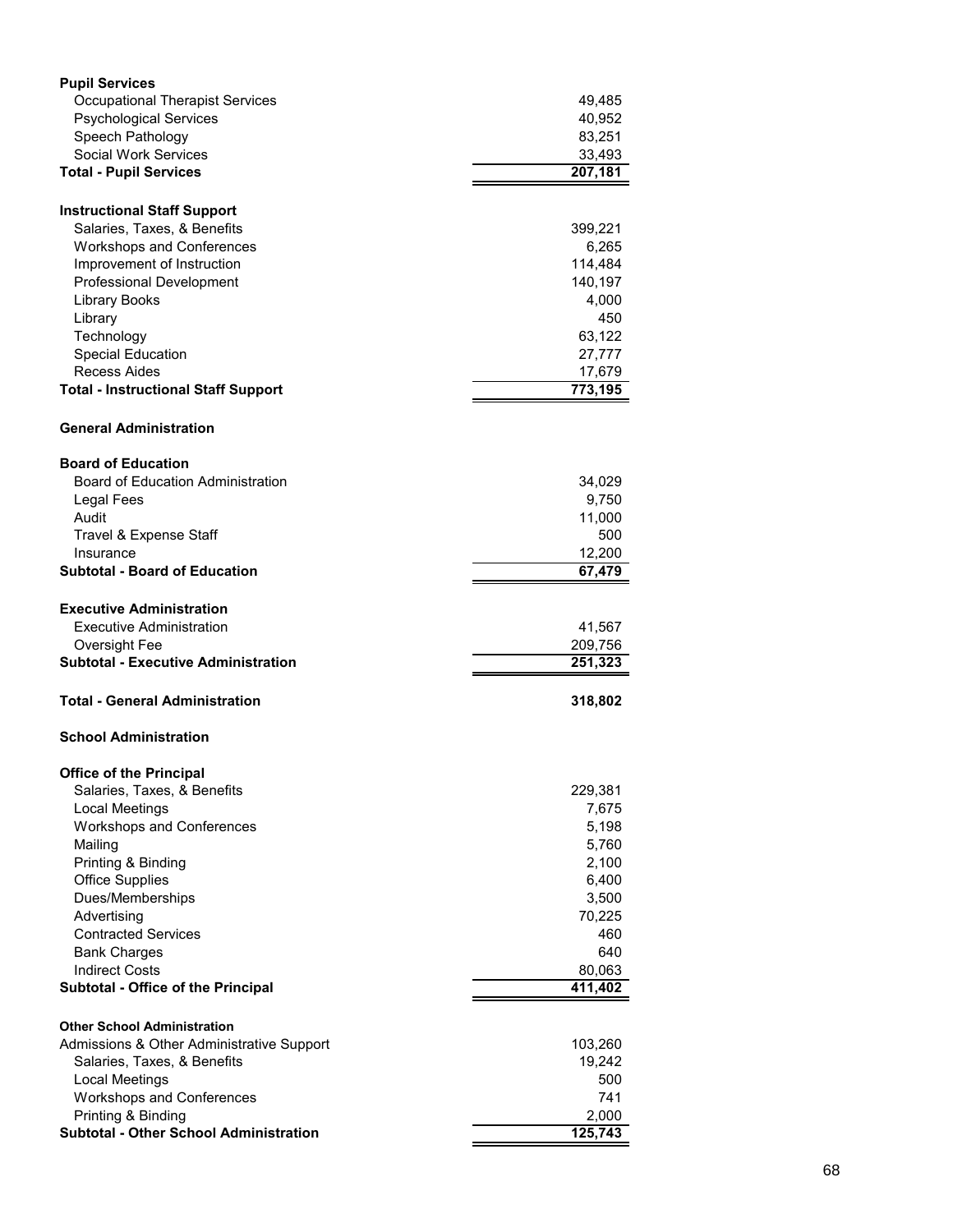| <b>Business &amp; Internal Services</b><br><b>Fiscal Services</b><br>61,749<br><b>Internal Distribution Services</b><br>2,369<br><b>Total - Business &amp; Internal Services</b><br>64,118<br><b>Central Services</b><br><b>Information Services</b><br>26,032<br><b>Staff/Personnel Services</b><br>116,194<br><b>Data Processing Services</b><br>89,609<br><b>Other Central Services</b><br>34,287<br><b>Total - Central Services</b><br>266,122<br><b>Operations &amp; Maintenance</b><br><b>Internal Building Services</b><br>20,742<br>2,715<br>Telephone<br>Heat<br>10,600<br>Electric<br>47,000<br>8,675<br>Sewer<br>Waste & Trash Disposal<br>5,600<br><b>Building Maintenance &amp; Repair</b><br>241,104<br>Equipment Maintenance & Repair<br>5,960<br>Lease of Building<br>976,480<br>Lease of Equipment<br>7,960<br>Supplies<br>6,321<br><b>Equipment Purchases</b><br>53,590<br>Liability Insurance<br>1,600<br><b>Property Taxes</b><br>70,788<br>Property Insurance<br>10,400<br>Safety & Security<br>10,756<br>1,480,291<br><b>Total - Operations &amp; Maintenance</b><br><b>Pupil Transportation Services</b><br><b>Contracted Transportation</b><br>14,900<br>14,900<br><b>Total - Pupil Transportation Services</b><br><b>Other Support Services</b><br><b>Pupil Activities</b><br>Salaries, Taxes, & Benefits<br><b>Contracted Services</b><br>Supplies<br><b>Total - Pupil Activities</b><br>Outgoing Transfer to School Service Fund<br>Total Expenditures & Other Transactions<br>8,026,176<br><b>Revenues and Other Financing Sources Over</b><br>(Under) Expenditures and Other Uses<br>(0)<br>Beginning Fund Balance (7/1)<br>46,304 | <b>Total - School Administration</b> | 537,145 |
|-----------------------------------------------------------------------------------------------------------------------------------------------------------------------------------------------------------------------------------------------------------------------------------------------------------------------------------------------------------------------------------------------------------------------------------------------------------------------------------------------------------------------------------------------------------------------------------------------------------------------------------------------------------------------------------------------------------------------------------------------------------------------------------------------------------------------------------------------------------------------------------------------------------------------------------------------------------------------------------------------------------------------------------------------------------------------------------------------------------------------------------------------------------------------------------------------------------------------------------------------------------------------------------------------------------------------------------------------------------------------------------------------------------------------------------------------------------------------------------------------------------------------------------------------------------------------------------------------------------------------------------------------------------------|--------------------------------------|---------|
|                                                                                                                                                                                                                                                                                                                                                                                                                                                                                                                                                                                                                                                                                                                                                                                                                                                                                                                                                                                                                                                                                                                                                                                                                                                                                                                                                                                                                                                                                                                                                                                                                                                                 |                                      |         |
|                                                                                                                                                                                                                                                                                                                                                                                                                                                                                                                                                                                                                                                                                                                                                                                                                                                                                                                                                                                                                                                                                                                                                                                                                                                                                                                                                                                                                                                                                                                                                                                                                                                                 |                                      |         |
|                                                                                                                                                                                                                                                                                                                                                                                                                                                                                                                                                                                                                                                                                                                                                                                                                                                                                                                                                                                                                                                                                                                                                                                                                                                                                                                                                                                                                                                                                                                                                                                                                                                                 |                                      |         |
|                                                                                                                                                                                                                                                                                                                                                                                                                                                                                                                                                                                                                                                                                                                                                                                                                                                                                                                                                                                                                                                                                                                                                                                                                                                                                                                                                                                                                                                                                                                                                                                                                                                                 |                                      |         |
|                                                                                                                                                                                                                                                                                                                                                                                                                                                                                                                                                                                                                                                                                                                                                                                                                                                                                                                                                                                                                                                                                                                                                                                                                                                                                                                                                                                                                                                                                                                                                                                                                                                                 |                                      |         |
|                                                                                                                                                                                                                                                                                                                                                                                                                                                                                                                                                                                                                                                                                                                                                                                                                                                                                                                                                                                                                                                                                                                                                                                                                                                                                                                                                                                                                                                                                                                                                                                                                                                                 |                                      |         |
|                                                                                                                                                                                                                                                                                                                                                                                                                                                                                                                                                                                                                                                                                                                                                                                                                                                                                                                                                                                                                                                                                                                                                                                                                                                                                                                                                                                                                                                                                                                                                                                                                                                                 |                                      |         |
|                                                                                                                                                                                                                                                                                                                                                                                                                                                                                                                                                                                                                                                                                                                                                                                                                                                                                                                                                                                                                                                                                                                                                                                                                                                                                                                                                                                                                                                                                                                                                                                                                                                                 |                                      |         |
|                                                                                                                                                                                                                                                                                                                                                                                                                                                                                                                                                                                                                                                                                                                                                                                                                                                                                                                                                                                                                                                                                                                                                                                                                                                                                                                                                                                                                                                                                                                                                                                                                                                                 |                                      |         |
|                                                                                                                                                                                                                                                                                                                                                                                                                                                                                                                                                                                                                                                                                                                                                                                                                                                                                                                                                                                                                                                                                                                                                                                                                                                                                                                                                                                                                                                                                                                                                                                                                                                                 |                                      |         |
|                                                                                                                                                                                                                                                                                                                                                                                                                                                                                                                                                                                                                                                                                                                                                                                                                                                                                                                                                                                                                                                                                                                                                                                                                                                                                                                                                                                                                                                                                                                                                                                                                                                                 |                                      |         |
|                                                                                                                                                                                                                                                                                                                                                                                                                                                                                                                                                                                                                                                                                                                                                                                                                                                                                                                                                                                                                                                                                                                                                                                                                                                                                                                                                                                                                                                                                                                                                                                                                                                                 |                                      |         |
|                                                                                                                                                                                                                                                                                                                                                                                                                                                                                                                                                                                                                                                                                                                                                                                                                                                                                                                                                                                                                                                                                                                                                                                                                                                                                                                                                                                                                                                                                                                                                                                                                                                                 |                                      |         |
|                                                                                                                                                                                                                                                                                                                                                                                                                                                                                                                                                                                                                                                                                                                                                                                                                                                                                                                                                                                                                                                                                                                                                                                                                                                                                                                                                                                                                                                                                                                                                                                                                                                                 |                                      |         |
|                                                                                                                                                                                                                                                                                                                                                                                                                                                                                                                                                                                                                                                                                                                                                                                                                                                                                                                                                                                                                                                                                                                                                                                                                                                                                                                                                                                                                                                                                                                                                                                                                                                                 |                                      |         |
|                                                                                                                                                                                                                                                                                                                                                                                                                                                                                                                                                                                                                                                                                                                                                                                                                                                                                                                                                                                                                                                                                                                                                                                                                                                                                                                                                                                                                                                                                                                                                                                                                                                                 |                                      |         |
|                                                                                                                                                                                                                                                                                                                                                                                                                                                                                                                                                                                                                                                                                                                                                                                                                                                                                                                                                                                                                                                                                                                                                                                                                                                                                                                                                                                                                                                                                                                                                                                                                                                                 |                                      |         |
|                                                                                                                                                                                                                                                                                                                                                                                                                                                                                                                                                                                                                                                                                                                                                                                                                                                                                                                                                                                                                                                                                                                                                                                                                                                                                                                                                                                                                                                                                                                                                                                                                                                                 |                                      |         |
|                                                                                                                                                                                                                                                                                                                                                                                                                                                                                                                                                                                                                                                                                                                                                                                                                                                                                                                                                                                                                                                                                                                                                                                                                                                                                                                                                                                                                                                                                                                                                                                                                                                                 |                                      |         |
|                                                                                                                                                                                                                                                                                                                                                                                                                                                                                                                                                                                                                                                                                                                                                                                                                                                                                                                                                                                                                                                                                                                                                                                                                                                                                                                                                                                                                                                                                                                                                                                                                                                                 |                                      |         |
|                                                                                                                                                                                                                                                                                                                                                                                                                                                                                                                                                                                                                                                                                                                                                                                                                                                                                                                                                                                                                                                                                                                                                                                                                                                                                                                                                                                                                                                                                                                                                                                                                                                                 |                                      |         |
|                                                                                                                                                                                                                                                                                                                                                                                                                                                                                                                                                                                                                                                                                                                                                                                                                                                                                                                                                                                                                                                                                                                                                                                                                                                                                                                                                                                                                                                                                                                                                                                                                                                                 |                                      |         |
|                                                                                                                                                                                                                                                                                                                                                                                                                                                                                                                                                                                                                                                                                                                                                                                                                                                                                                                                                                                                                                                                                                                                                                                                                                                                                                                                                                                                                                                                                                                                                                                                                                                                 |                                      |         |
|                                                                                                                                                                                                                                                                                                                                                                                                                                                                                                                                                                                                                                                                                                                                                                                                                                                                                                                                                                                                                                                                                                                                                                                                                                                                                                                                                                                                                                                                                                                                                                                                                                                                 |                                      |         |
|                                                                                                                                                                                                                                                                                                                                                                                                                                                                                                                                                                                                                                                                                                                                                                                                                                                                                                                                                                                                                                                                                                                                                                                                                                                                                                                                                                                                                                                                                                                                                                                                                                                                 |                                      |         |
|                                                                                                                                                                                                                                                                                                                                                                                                                                                                                                                                                                                                                                                                                                                                                                                                                                                                                                                                                                                                                                                                                                                                                                                                                                                                                                                                                                                                                                                                                                                                                                                                                                                                 |                                      |         |
|                                                                                                                                                                                                                                                                                                                                                                                                                                                                                                                                                                                                                                                                                                                                                                                                                                                                                                                                                                                                                                                                                                                                                                                                                                                                                                                                                                                                                                                                                                                                                                                                                                                                 |                                      |         |
|                                                                                                                                                                                                                                                                                                                                                                                                                                                                                                                                                                                                                                                                                                                                                                                                                                                                                                                                                                                                                                                                                                                                                                                                                                                                                                                                                                                                                                                                                                                                                                                                                                                                 |                                      |         |
|                                                                                                                                                                                                                                                                                                                                                                                                                                                                                                                                                                                                                                                                                                                                                                                                                                                                                                                                                                                                                                                                                                                                                                                                                                                                                                                                                                                                                                                                                                                                                                                                                                                                 |                                      |         |
|                                                                                                                                                                                                                                                                                                                                                                                                                                                                                                                                                                                                                                                                                                                                                                                                                                                                                                                                                                                                                                                                                                                                                                                                                                                                                                                                                                                                                                                                                                                                                                                                                                                                 |                                      |         |
|                                                                                                                                                                                                                                                                                                                                                                                                                                                                                                                                                                                                                                                                                                                                                                                                                                                                                                                                                                                                                                                                                                                                                                                                                                                                                                                                                                                                                                                                                                                                                                                                                                                                 |                                      |         |
|                                                                                                                                                                                                                                                                                                                                                                                                                                                                                                                                                                                                                                                                                                                                                                                                                                                                                                                                                                                                                                                                                                                                                                                                                                                                                                                                                                                                                                                                                                                                                                                                                                                                 |                                      |         |
|                                                                                                                                                                                                                                                                                                                                                                                                                                                                                                                                                                                                                                                                                                                                                                                                                                                                                                                                                                                                                                                                                                                                                                                                                                                                                                                                                                                                                                                                                                                                                                                                                                                                 |                                      |         |
|                                                                                                                                                                                                                                                                                                                                                                                                                                                                                                                                                                                                                                                                                                                                                                                                                                                                                                                                                                                                                                                                                                                                                                                                                                                                                                                                                                                                                                                                                                                                                                                                                                                                 |                                      |         |
|                                                                                                                                                                                                                                                                                                                                                                                                                                                                                                                                                                                                                                                                                                                                                                                                                                                                                                                                                                                                                                                                                                                                                                                                                                                                                                                                                                                                                                                                                                                                                                                                                                                                 |                                      |         |
|                                                                                                                                                                                                                                                                                                                                                                                                                                                                                                                                                                                                                                                                                                                                                                                                                                                                                                                                                                                                                                                                                                                                                                                                                                                                                                                                                                                                                                                                                                                                                                                                                                                                 |                                      |         |
|                                                                                                                                                                                                                                                                                                                                                                                                                                                                                                                                                                                                                                                                                                                                                                                                                                                                                                                                                                                                                                                                                                                                                                                                                                                                                                                                                                                                                                                                                                                                                                                                                                                                 |                                      |         |
|                                                                                                                                                                                                                                                                                                                                                                                                                                                                                                                                                                                                                                                                                                                                                                                                                                                                                                                                                                                                                                                                                                                                                                                                                                                                                                                                                                                                                                                                                                                                                                                                                                                                 |                                      |         |
|                                                                                                                                                                                                                                                                                                                                                                                                                                                                                                                                                                                                                                                                                                                                                                                                                                                                                                                                                                                                                                                                                                                                                                                                                                                                                                                                                                                                                                                                                                                                                                                                                                                                 |                                      |         |
|                                                                                                                                                                                                                                                                                                                                                                                                                                                                                                                                                                                                                                                                                                                                                                                                                                                                                                                                                                                                                                                                                                                                                                                                                                                                                                                                                                                                                                                                                                                                                                                                                                                                 |                                      |         |
|                                                                                                                                                                                                                                                                                                                                                                                                                                                                                                                                                                                                                                                                                                                                                                                                                                                                                                                                                                                                                                                                                                                                                                                                                                                                                                                                                                                                                                                                                                                                                                                                                                                                 |                                      |         |
|                                                                                                                                                                                                                                                                                                                                                                                                                                                                                                                                                                                                                                                                                                                                                                                                                                                                                                                                                                                                                                                                                                                                                                                                                                                                                                                                                                                                                                                                                                                                                                                                                                                                 |                                      |         |
|                                                                                                                                                                                                                                                                                                                                                                                                                                                                                                                                                                                                                                                                                                                                                                                                                                                                                                                                                                                                                                                                                                                                                                                                                                                                                                                                                                                                                                                                                                                                                                                                                                                                 | <b>Ending Fund Balance</b>           | 46,304  |